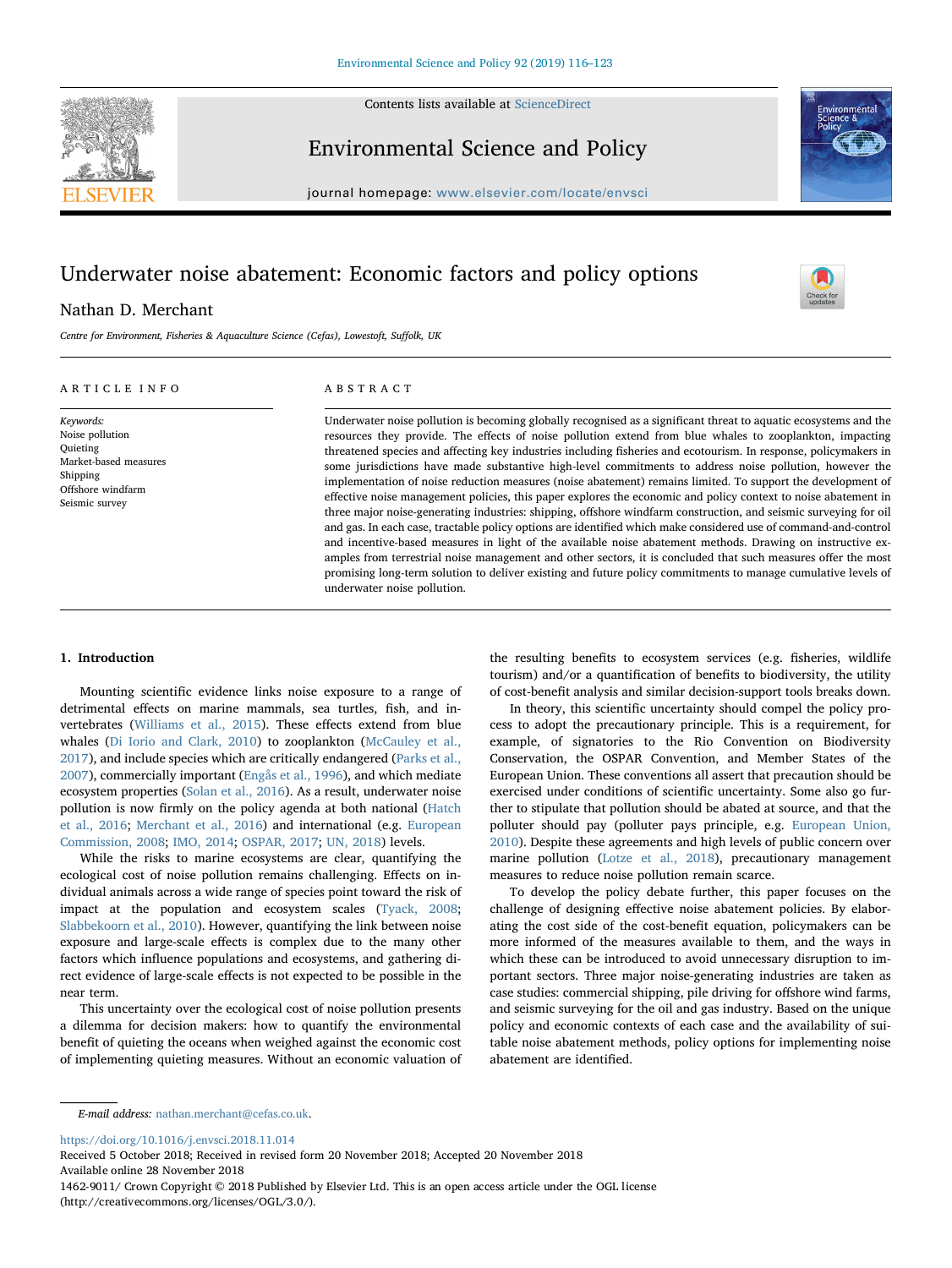### <span id="page-1-1"></span>2. Mitigation measures and abatement at source

While noise abatement measures are comparatively rare, other forms of noise mitigation are sometimes applied. However, these mitigation measures do not typically reduce the amount of noise pollution entering the marine environment. These interventions include:

- Spatiotemporal restrictions on noise-generating activities, either in the planning stage (e.g. restricting activity in or near fish spawning grounds during the spawning season), or in real time during the activity based on short-range detection of marine mammals (e.g. temporarily halting a seismic survey if a marine mammal is detected within a specified exclusion radius; [JNCC, 2017\)](#page-6-15);
- Introduction of additional noise of lesser intensity with the intention of dispersing animals before more harmful noise levels are emitted, e.g. use of acoustic deterrent devices (ADDs) prior to activities, and ramp up of pile driving hammer energy or seismic survey source level [\(JNCC, 2017](#page-6-15)).

These mitigation measures may reduce acute impacts on particular (protected) species or taxonomic groups [\(Wright and Cosentino, 2015](#page-7-1)), and should be used if appropriate. However, they do not address effects on other taxa, nor the cumulative and long-term effects of repeated lowlevel noise exposure from multiple sources. Furthermore, since many of these measures rely on in situ observations or accurate animal distribution data, preventative action can only be effective if this evidence is sufficient and up-to-date [\(Faulkner et al., 2018](#page-6-16)). Sightings and acoustic detections of animals are contingent on weather conditions, surfacing behaviour, and observer bias; animal distribution data is often sparse or outdated.

The only certain way to lower the risk of impact is noise abatement – reducing the amount of noise pollution entering the marine environment. This can be achieved by reducing noise emitted at source, and by reducing the amount of noise-generating activity.

### <span id="page-1-2"></span>3. Policy approaches to noise abatement

<span id="page-1-0"></span>The question to be addressed is then how best to design noise abatement measures. Broadly speaking, policy measures to manage environmental pollution can be categorised as command-and-control (CAC) approaches or incentive-based measures (IBMs), also known as marketbased measures (MBMs; [Perman et al., 2011](#page-6-17); [Fig. 1](#page-1-0)).

CAC approaches apply mandatory controls to industrial activity, either through prescribed abatement technologies, limits on pollution levels per activity, or limits on the amount of activity [\(Fig. 1\)](#page-1-0). While such approaches provide a high degree of control to regulators and have been effective in many cases ([Cole and Grossman, 1999](#page-5-0)), specifying suitable abatement targets and monitoring compliance can in some cases be burdensome for regulators. It is also difficult for regulators to ascertain the compliance costs to industry a priori, meaning that opportunities for more efficient and effective measures may be missed.

IBMs, by contrast, offer some flexibility to industry, either through a 'cap-and-trade' system, in which transferable pollution permits are traded among polluters (affording control over cumulative pollution levels via the total number of permits), or through economic incentives, which encourage pollution reduction through subsidies or taxes linked to emissions. This flexibility allows abatement effort to be focussed where it is least costly, and can incentivise industry to develop improved noise abatement methods. However, to be effective, taxes and subsidies must provide sufficient economic incentive to influence industry behaviour, and the applicability of IBMs in general must be considered carefully for the specific environmental context. For example, since the impact of noise pollution depends on the location and timing of emissions (i.e. noise is not a universally mixing pollutant like  $CO<sub>2</sub>$ ), the use of a 'cap-and-trade' system will generally be unsuitable without bespoke adaptations, since permits having equal value would not reflect the differing levels of risk due to location and timing.

The most appropriate and effective policy option will vary according to industry-specific considerations, including the nature of available noise abatement methods. Depending on these factors, the most effective interventions may be either command-and-control or incentive-based measures, and may target the type of technology used (technology measures), the noise output per activity (operational measures), or the amount of noise-generating activity (activity reduction measures; [Fig. 1](#page-1-0)).

[Fig. 1](#page-1-0) also illustrates how noise abatement fits into higher-level management of noise pollution. Spatiotemporal restrictions do not achieve noise abatement (Section [2](#page-1-1)), but may reduce risk of impact for target species (selective impact mitigation). Cumulative levels of pollution can be managed through target setting [\(Fig. 1](#page-1-0)) – agreeing an overall 'noise budget' at an appropriate management level [\(Merchant](#page-6-18) [et al., 2018\)](#page-6-18) – and implementing this via cap-and-trade (if appropriate) or by cascading noise targets to regulatory decision-makers.

In the following sections, factors affecting noise abatement policy



Fig. 1. Stages of noise emission, corresponding command-and-control and incentive-based interventions, and examples of actions for each stage. Adapted from [Perman et al. \(2011\)](#page-6-17).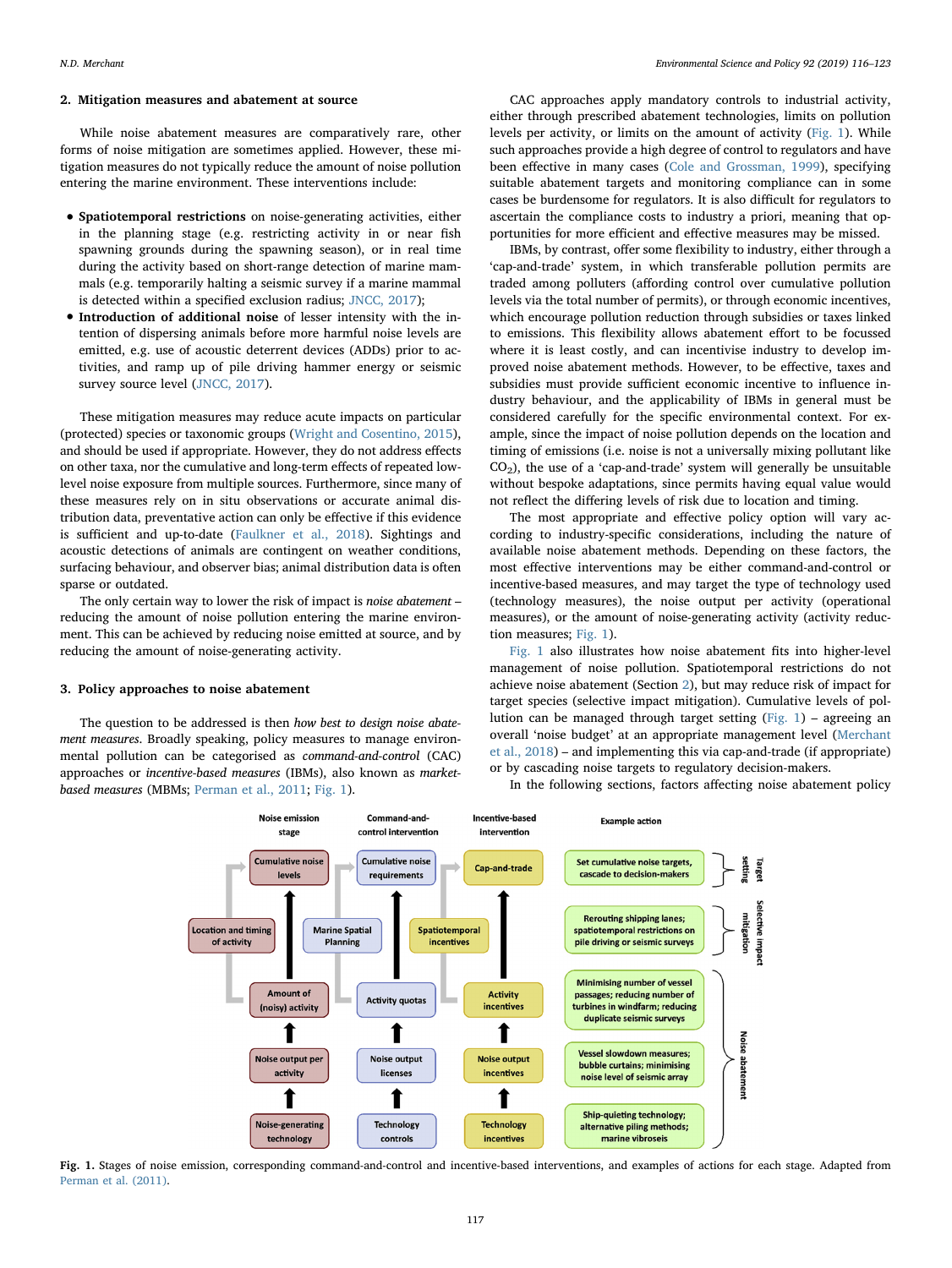options are examined for three major noise-generating sectors: shipping, offshore wind farm construction, and seismic surveying for oil and gas.

### 4. Shipping

### 4.1. Context

At a global scale, shipping is the most widespread and persistent source of underwater noise. As the primary vehicle of global trade (∼80% by volume; [UNCTAD, 2017\)](#page-6-19), shipping – and its resulting noise pollution – is closely linked to global economic activity. Between 1963–1965 and 1994–2001, noise levels in the Northeast Pacific rose by up to 10 dB at low frequencies (< 300 Hz) due to shipping ([Andrew](#page-5-1) [et al., 2002\)](#page-5-1), an increase which was correlated with the rise in world Gross Domestic Product ([Frisk, 2012\)](#page-6-20). Based on shipping growth over the last decade, projected growth in large vessel traffic would substantially heighten levels of shipping noise pollution in the coming decade ([Kaplan and Solomon, 2016](#page-6-21)).

The pervasive nature of shipping noise pollution has raised concern that it is causing widespread behavioural and physiological effects with consequences at the population level ([Tyack, 2008;](#page-6-11) [Slabbekoorn et al.,](#page-6-12) [2010\)](#page-6-12). Exposure to ship noise pollution can elicit behavioural responses and increase physiological stress in fish (e.g. [Wysocki et al., 2006](#page-7-2)) and cetaceans ([Rolland et al., 2012\)](#page-6-22), and appears to mask acoustic communication [\(Parks et al., 2007](#page-6-2)). In Arctic regions where sea ice retreat is opening up new shipping routes, the acoustic habitat is being degraded both by increased anthropogenic noise and by the human-induced loss of sea ice coverage, since this exposes subsea habitats to more weather-driven noise ([Roth et al., 2012\)](#page-6-23).

From a policy perspective, implementing ship noise abatement measures presents significant challenges. Unilateral regulatory interventions could place an economic burden on trade, potentially leading to competitive disadvantage. An internationally coordinated approach is therefore likely to be favoured. The International Maritime Organization (IMO), a UN agency which sets global requirements for international shipping, has already issued non-mandatory guidance on ship-quieting measures [\(IMO, 2014\)](#page-6-8). Additional measures at regional scale (e.g. EU, OSPAR) could complement and provide impetus to the policy process at UN level.

#### <span id="page-2-0"></span>4.2. Noise abatement options

#### 4.2.1. Technological measures

The most significant source of underwater noise from vessels is propeller cavitation ([IMO, 2014](#page-6-8)). Above the cavitation inception speed, the rotating propeller generates oscillations in water pressure large enough to cause bubbles of water vapour to form, which release broadband noise when they subsequently collapse. Cavitation can be reduced by modifying the propeller and/or hull, and by injecting air through the propeller blades. Underwater noise is also generated by onboard machinery (e.g. engine, generators): noise transmission through the hull can be reduced by vibrationally isolating machinery and optimising its placement in the hull [\(IMO, 2014\)](#page-6-8).

Implementing these ship-quieting technologies at the design stage (rather than retrofitting) significantly reduces the cost ([Spence and](#page-6-24) [Fischer, 2017](#page-6-24)). Retro-fitted design modifications to improve energy efficiency may also lead to lower noise levels [\(Gassmann et al., 2017](#page-6-25)), although the most energy efficient design may not necessarily be the quietest.

#### 4.2.2. Operational measures

Ship speed can affect ship noise emissions ([McKenna et al., 2013](#page-6-26)), although for some vessels the relationship may be weak or non-existent, particularly for vessels with controllable pitch propellers [\(IMO, 2014](#page-6-8)). Despite this caveat, it appears that overall, ship speed restrictions can reduce noise levels: this was demonstrated in a vessel slowdown trial in Haro Strait, Canada in 2017 [\(Trounce, 2018\)](#page-6-27). However, slower vessels take longer to transit, leading to a trade-off between the duration and the intensity of noise exposure [\(McKenna et al., 2013\)](#page-6-26) which may have varying effects on different marine species. One study indicated that the optimal trade-off between duration and intensity may be achieved at around 8 knots [\(McKenna et al., 2013](#page-6-26)).

Underwater noise can be exacerbated by poor vessel maintenance: marine fouling on the propeller can increase cavitation, nicks on the propeller can cause loud tones, and surface roughness on the hull increases drag, heightening load on the propeller which can also increase noise [\(IMO, 2014](#page-6-8)). Regular maintenance of the propeller and hull may therefore achieve modest reductions in noise.

Finally, requiring or incentivising vessels to travel in convoy may reduce cumulative noise levels compared to vessels transiting ad hoc, since quieter vessels within the convoy will be 'cloaked' by their noisier companions ([Heise et al., 2017](#page-6-28)).

#### 4.2.3. Activity reduction measures

Policies incentivising the use of fewer, larger vessels for shipping could lead to cumulative noise reductions. Although larger vessels tend to generate more noise [\(McKenna et al., 2013](#page-6-26)), their greater carrying capacity may offset their higher noise output by slowing growth in overall numbers of large vessels. Policies scaled to vessel capacity rather than on a per-vessel basis could therefore incentivise the use of fewer vessels and lead to reduced noise levels (see next section).

### 4.3. Policy options

As the measures in Section [4.2](#page-2-0) demonstrate, the greatest potential for shipping noise abatement is via ship-quieting technologies, with relatively limited scope for substantial abatement via operational and activity reduction measures. Retrofitting quieting technologies to existing vessels is more costly and less effective than quieting at the design stage ([Spence and Fischer, 2017\)](#page-6-24). However, requirements or incentives for new vessels may be slow to yield results, due to the long operational lifetimes of extant vessels (∼20 years on average for large vessels; [UNCTAD, 2017\)](#page-6-19). Another approach is to target the noisiest existing vessels ([Leaper and Renilson, 2012\)](#page-6-29): field measurements of individual vessels suggest this could efficiently reduce the cumulative noise output of the global fleet ([Viers et al., 2017](#page-7-3)). The most effective option may therefore be to combine requirements for new vessels with measures that target the noisiest existing vessels ([Fig. 2\)](#page-2-1).

#### 4.3.1. New vessels

Quieting vessels at the design stage could be achieved via economic incentives or mandated standards (see Section [3](#page-1-2) and [Fig. 1\)](#page-1-0). Mandatory standards based on the noise output of individual vessels are the most direct option. This has been the approach taken in the aviation industry,

<span id="page-2-1"></span>

Fig. 2. Proposed approach to ship noise abatement combining economic incentives for the noisiest existing vessels with mandatory noise output standards for new vessels.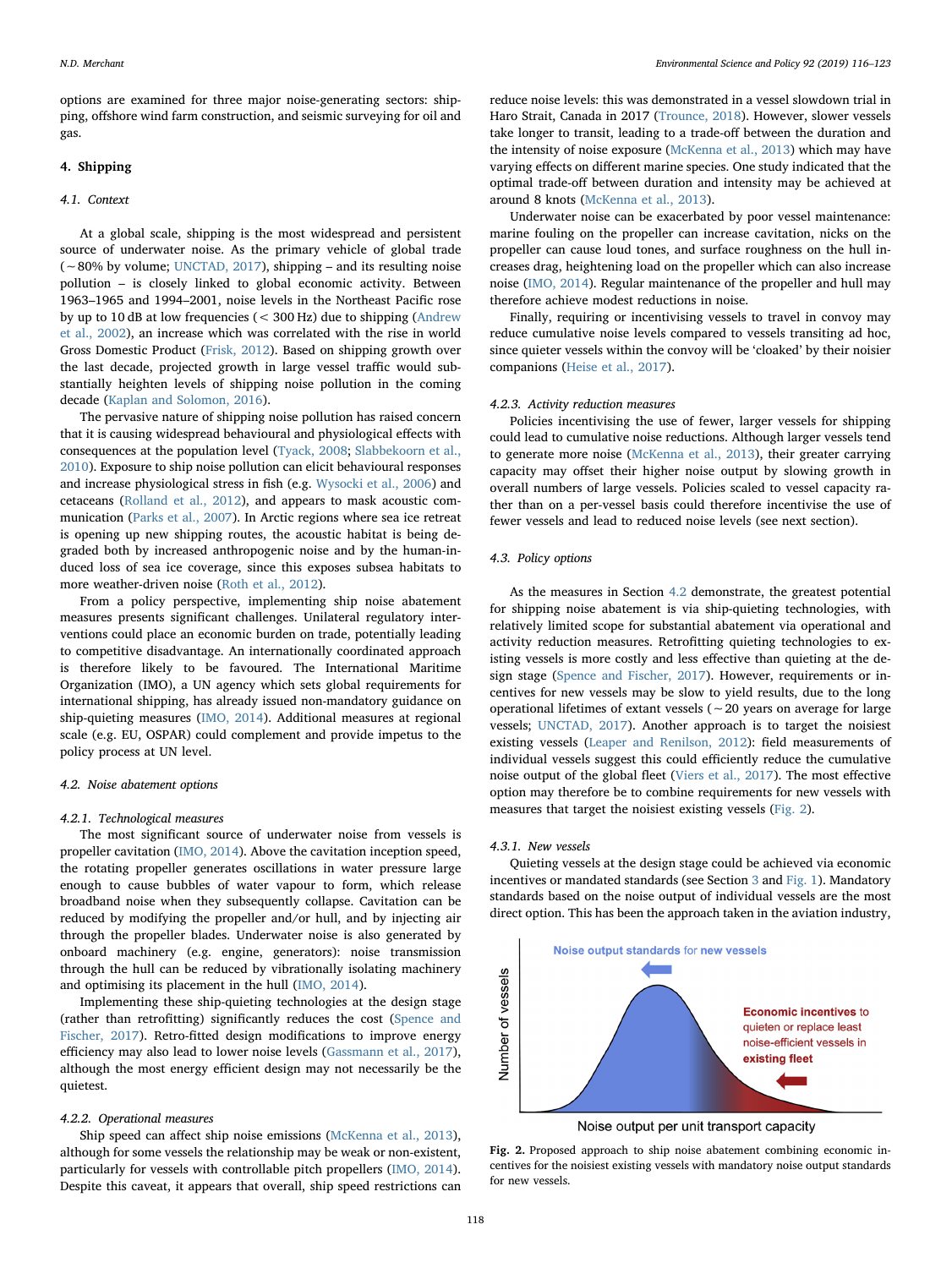for which the International Civil Aviation Organisation (ICAO) has set aircraft noise standards since 1973 [\(Smith, 2004\)](#page-6-30). Recognising that heavier aircraft have greater transport capacity, the ICAO standards are scaled according to Maximum Take-off Mass (MTOM), allowing heavier aircraft to be noisier. A similar approach could be taken for shipping noise, with noise requirements scaled to vessel transport capacity ([Fig. 2\)](#page-2-1), reducing noise emissions of new vessels and incentivising the use of fewer, larger vessels. A phased approach to implementation could reduce disruption to industry, e.g. by beginning with the largest vessels, similarly to ICAO requirements [\(Smith, 2004\)](#page-6-30).

### 4.3.2. Existing vessels

The first challenge in regulating the existing fleet is to determine the noise output of operating vessels. An international standard exists for measuring ship noise emissions ([ISO, 2016\)](#page-6-31). However, this does not specify the operating condition of the vessel. Since noise output will vary with ship speed and other operational factors [\(McKenna et al.,](#page-6-26) [2013\)](#page-6-26), measurements should be made under realistic conditions, i.e. while transiting at typical cruising speed. This implies monitoring along shipping routes rather than around ports, and could be efficiently implemented in high-density shipping routes (e.g. Straits of Dover, Gibraltar, Hormuz, Malacca). Since such monitoring would serve large regional areas, this could be resourced through international bodies such as Regional Seas Conventions (e.g. OSPAR, Cartagena Convention) which coordinate marine policy in their respective regions. Registries of vessel noise output could then be compiled at global or regional level. Once monitoring has become embedded and ship noise registries established, incentive-based measures targeting the most polluting vessels can be implemented. In the meantime, port-based schemes such as the Port of Vancouver's ECHO programme may offer some incentive to ship owners to have their vessels assessed for noise output: this scheme offers reduced port fees for vessels which meet certain ship noise certifications (e.g. those issued by Bureau Veritas, DNV GL, RINA). However, with many ports competing for business, ports have clear disincentives against adopting more assertive measures without largerscale coordination.

### <span id="page-3-0"></span>5. Pile driving for offshore wind farms

#### 5.1. Context

Power generation from offshore wind is rapidly increasing in many countries, with some analysts projecting the sector to expand sixfold globally by 2030 [\(BNEF, 2017](#page-5-2)). This growth has been driven by renewable energy targets (e.g. 20% of final energy consumption by 2020 in EU; [European Commission, 2009\)](#page-6-32) designed to reduce  $CO<sub>2</sub>$  emissions. While the benefits of offshore wind for decarbonising the energy sector are clear, the risk of impact to marine life, including via noise pollution during construction, has raised considerable concern. Offshore wind turbines can be supported by various structures (e.g. floating bases, gravity bases), but the most common are piled foundations – single (monopile) or multiple (jacket or tripod designs) steel cylinders, usually driven into the seabed using a percussive piling hammer. This method involves repeatedly striking the pile (typically several thousand times) with an energy of up to several thousand kilojoules, generating high amplitude pulses of underwater noise. Once installed, however, the noise output of operating windfarms is low, with individual turbines emitting ∼126 dB re 1 μPa at 50 m ([Pangerc et al., 2016\)](#page-6-33). Offshore windfarms therefore present a more temporary source of significant noise pollution than shipping or seismic surveys,

The effects of pile driving noise observed in situ include displacement of harbour porpoise by up to ∼25 km [\(Dähne et al., 2013\)](#page-6-34) and physiological stress in juvenile seabass [\(Debusschere et al., 2016](#page-6-35)). Controlled exposure studies indicate that physical injury and auditory impairment can also occur near to the piling operation ([Casper et al.,](#page-5-3) [2013\)](#page-5-3).

Regulatory responses to offshore windfarm construction noise have differed. In Germany and several other western European countries (e.g. the Netherlands, Denmark), regulations are routinely applied which constitute a de facto requirement to use noise abatement measures such as bubble curtains (see below). In other countries, noise abatement has not yet been implemented, including in two of the top three offshore wind energy producers by wattage – the UK (1st) and China (3rd); Germany is 2nd (as of 2017; [GWEC, 2018\)](#page-6-36).

# 5.2. Abatement options

### 5.2.1. Technological measures

Percussive pile driving can be avoided or reduced by using an alternative foundation type or piling method, which should generally reduce noise output.

Alternative foundations include floating bases (which may require some small-scale pile driving to secure the anchor), gravity bases, and suction caissons ([Sun et al., 2012](#page-6-37)). Each type has other environmental costs when compared to piled foundations (e.g. larger seabed footprint and associated impacts to the benthic habitat) which need to be balanced against any noise reduction benefits.

Alternative piling methods are expected to reduce noise output but their feasibility may depend on the seabed composition and water depth. Vibratory pile driving (vibropiling) may be used, either alone or with a limited amount of percussive piling if hard structures are encountered in the sediment, or to assess the bearing capacity of the pile. Ongoing innovation may also yield new techniques, such as the 'Blue Hammer', which piles by displacing a mass of seawater held within a tank on top of the pile, using gas combustion [\(Fistuca, 2018\)](#page-6-38).

### 5.2.2. Operational measures

Noise emissions can be reduced by placing acoustic barriers around the piling operation. Various designs have been developed, using air, air bubbles, solid barriers, or combinations of these.

Big bubble curtains (BBC) consist of a perforated hose laid on the seabed to encircle the piling operation. The hose is pumped with compressed air, creating a curtain of rising bubbles that scatter and absorb noise from the pile driving, reducing noise levels by up to 15 dB ([Bellmann, 2014\)](#page-5-4) and the displacement area for harbour porpoises by up to 90% [\(Dähne et al., 2017](#page-6-39)).

Several systems have also been developed which enclose the pile in a sleeve deployed from the piling vessel (e.g. IHC Noise Mitigation System). This negates the need for (and cost of) an additional vessel to deploy a BBC.

Noise levels can be reduced further still (by up to 24 dB) by deploying more than one noise abatement system ([Bellmann, 2014;](#page-5-4) [Dähne](#page-6-39) [et al., 2017](#page-6-39)).

#### 5.2.3. Activity reduction measures

The overall noise output of windfarm construction can be reduced by installing fewer, larger turbines with higher power outputs (to maintain overall windfarm power output). This has often occurred during the planning process for windfarms as ongoing advances in wind turbine technology have brought larger turbines onto the market.

### 5.3. Policy options

There is limited scope to reduce noise pollution by installing fewer turbines (activity reduction), while the use of alternative foundations is promising but may have other environmental consequences. Operational measures which use acoustic barriers to reduce noise may therefore be the most effective option in many cases.

Regulatory requirements introduced in Germany ([Umweltbundesamt, 2011\)](#page-6-40) have led to unprecedented innovation in acoustic barriers and alternative piling methods for offshore pile driving. These regulations are based on a CAC-type noise limit for the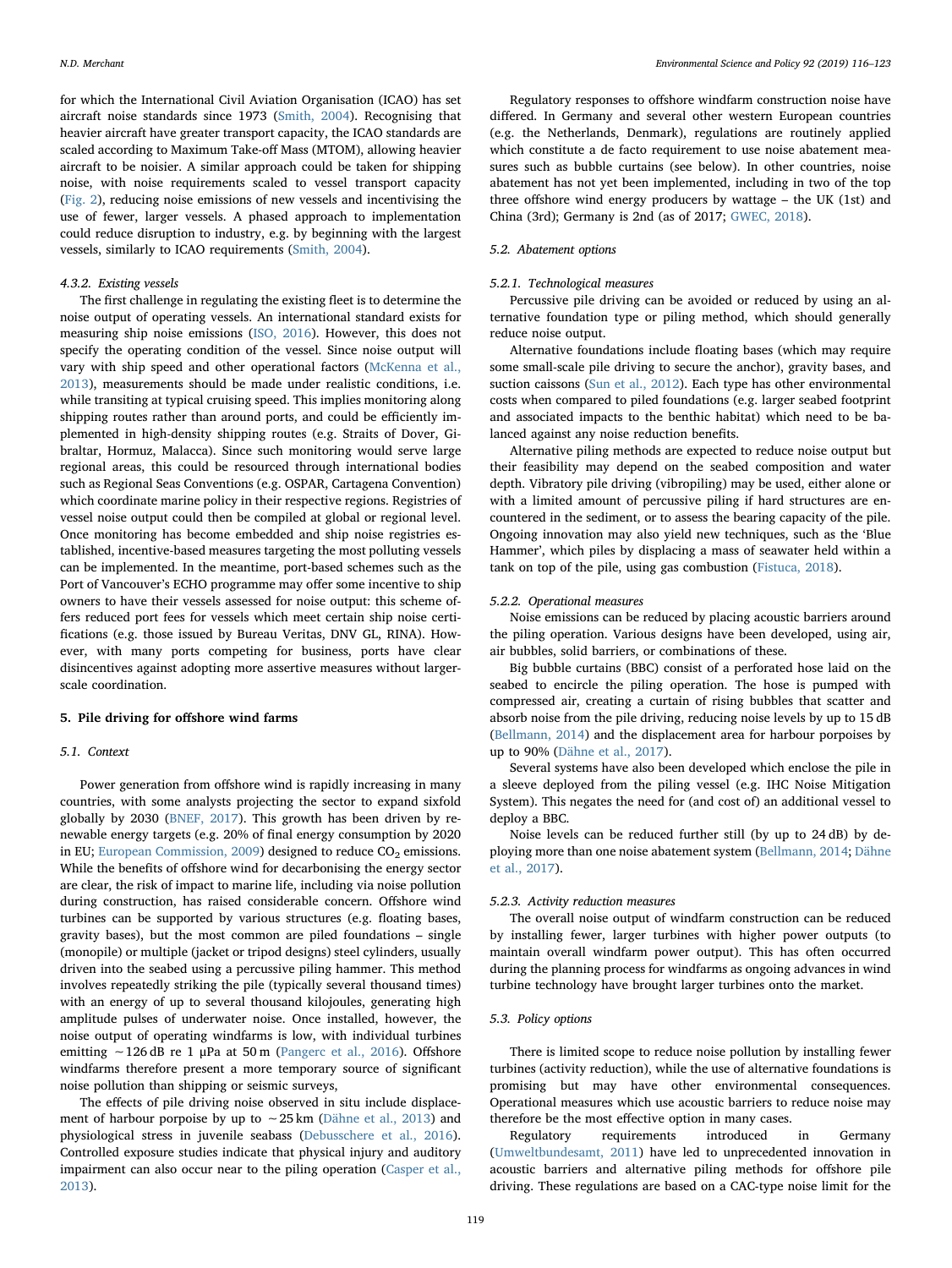<span id="page-4-0"></span>

Fig. 3. Schematic illustrating the application of CAC-type requirements for pile driving noise abatement, as pioneered in Germany.

pile driving operation, measured at 750 m, which must be verified in situ for each pile [\(Fig. 3](#page-4-0)). Since the regulation directly addresses noise output rather than specifying which technology must be used (i.e. technology control; see [Fig. 1](#page-1-0)), industry has had the flexibility to innovate, developing ever more cost-effective abatement technologies to meet the noise limit.

Windfarm construction has proceeded at pace in German waters, even as government subsidies have declined, and in 2017 Germany approved the first subsidy-free offshore windfarm ([Andresen, 2017](#page-5-5)). This indicates that although the economic cost of compliance with the German regulations may affect the profitability of offshore wind farms, they have not affected their economic viability.

The German approach has substantially reduced noise pollution from pile driving while allowing renewable energy developments to proceed, and therefore represents the most effective noise management model currently available. Further reduction of noise pollution beyond the current noise limit could also be achieved by progressively reducing the limit or by incentivising quieter operations.

# 6. Seismic airgun surveys for the oil and gas industry

### 6.1. Context

Seismic surveys are used to map the geological structure beneath the seabed. Surveys are conducted for various commercial and research purposes, but primarily to monitor and prospect for oil and gas reserves. Most surveys use arrays of seismic airguns: pistons which discharge bubbles of compressed air into the water column, releasing pulses of high-energy, primarily low-frequency sound. Seismic airguns have been used in the oil and gas industry since the 1960s, when they largely replaced the use of dynamite ([Hirst and Rodhouse, 2000\)](#page-6-41).

The effects of seismic airguns observed thus far include: reduced catch rates of several fish, crustacean and mollusc species [\(Engås et al.,](#page-6-3) [1996;](#page-6-3) [Hirst and Rodhouse, 2000](#page-6-41); [Weilgart, 2018\)](#page-7-4); behavioural reactions, auditory damage, or reductions in abundance of various fish species [\(McCauley et al., 2003;](#page-6-42) [Fewtrell and McCauley, 2012](#page-6-43); [Paxton](#page-6-44) [et al., 2017](#page-6-44)); displacement of harbour porpoise [\(Thompson et al.,](#page-6-45) [2013\)](#page-6-45), and fin, humpback, grey and bowhead whales ([Richardson et al.,](#page-6-46) [1995\)](#page-6-46); and reduced abundance and increased mortality of zooplankton ([McCauley et al., 2017\)](#page-6-1). Given that seismic surveys are globally widespread and may last for weeks or months, and that airgun noise can be detectable at ∼4000 km ([Nieukirk et al., 2012\)](#page-6-47), the potential for largescale impacts is clear [\(Nowacek et al., 2015](#page-6-48)).

The most promising alternatives to airguns are known as marine vibroseis (see below), however there has been relatively little investment in operationalising these technologies since there has been a lack of regulatory pressure to do so. Thus far, noise abatement measures have been limited, for example recommending that airguns are switched off as the survey vessel navigates between survey lines ([JNCC,](#page-6-15) [2017\)](#page-6-15). The challenge for policymakers in reducing noise from seismic surveys is therefore how to create regulatory conditions which incentivise the development and application of viable alternative technologies to seismic airguns.

#### 6.2. Abatement options

### 6.2.1. Technological measures

The first marine vibroseis systems were developed in the 1960s ([Smith and Jenkerson, 1998\)](#page-6-49), and produce lower sound levels than seismic airguns by using a longer, less intense signal. This signal may sweep through relevant acoustic frequencies for seismic exploration (∼5–100 Hz) or consist of frequency-coded (pseudo-random) noise ([LGL, MAI, 2011\)](#page-6-50). The signal is produced by one or more acoustic transducers powered by electro-mechanical or hydraulic systems [\(LGL,](#page-6-50) [MAI, 2011](#page-6-50)).

Marine vibroseis generates lower sound levels and produces less noise at extraneous frequencies (> 100 Hz) for seismic surveys, and so is expected to substantially reduce impact on marine life [\(Duncan et al.,](#page-6-51) [2017\)](#page-6-51), although in situ studies of effects are lacking ([Okeanos](#page-6-52) [Foundation, 2010\)](#page-6-52). Reports on marine vibroseis commissioned by the oil and gas industry have concluded that "tests using… marine vibrator systems have shown seismic data results that are approximately equal to or better than those obtained using air guns and explosives" [\(Spence](#page-6-53) [et al., 2007\)](#page-6-53) and that "use of MarVib [marine vibroseis] sources rather than airguns is expected to reduce most types of environmental impacts in all habitats and environments" [\(LGL, MAI, 2011](#page-6-50)).

Although marine vibroseis systems have been successfully trialled in various shallow-water, deep-water and transitional environments (e.g. [Smith and Jenkerson, 1998;](#page-6-49) [LGL, MAI, 2011;](#page-6-50) [Musarra, 2017\)](#page-6-54), they are not presently in wide commercial use. This is likely due to a lack of demand: the seismic airgun is a proven and reliable technology, and without economic incentives to use quieter technologies, there is no basis for the commercial market necessary to support their development and application.

### 6.2.2. Operational measures

Operational measures which reduce the noise output of seismic airgun surveys are limited, e.g. using the lowest feasible sound levels for the survey, and ceasing the firing of airguns as the survey vessel transits between survey lines [\(JNCC, 2017\)](#page-6-15).

# 6.2.3. Activity reduction measures

Other than declining consent for the activity altogether (see below), noise abatement via activity reduction can be achieved by ensuring that data-sharing requirements are in place which prevent repeated surveys of the same area due to commercial confidentiality restrictions ([Nowacek et al., 2015](#page-6-48)).

# 6.3. Policy options

The scope for noise abatement of seismic airgun surveys via operational measures and by improving data sharing requirements is limited. It therefore seems that technological alternatives to seismic airguns or substantial reductions in survey activity will be required to achieve significant noise abatement.

CAC-type requirements on industry to reduce noise levels could be effective if they are sensitive to the fact that time will be needed to scale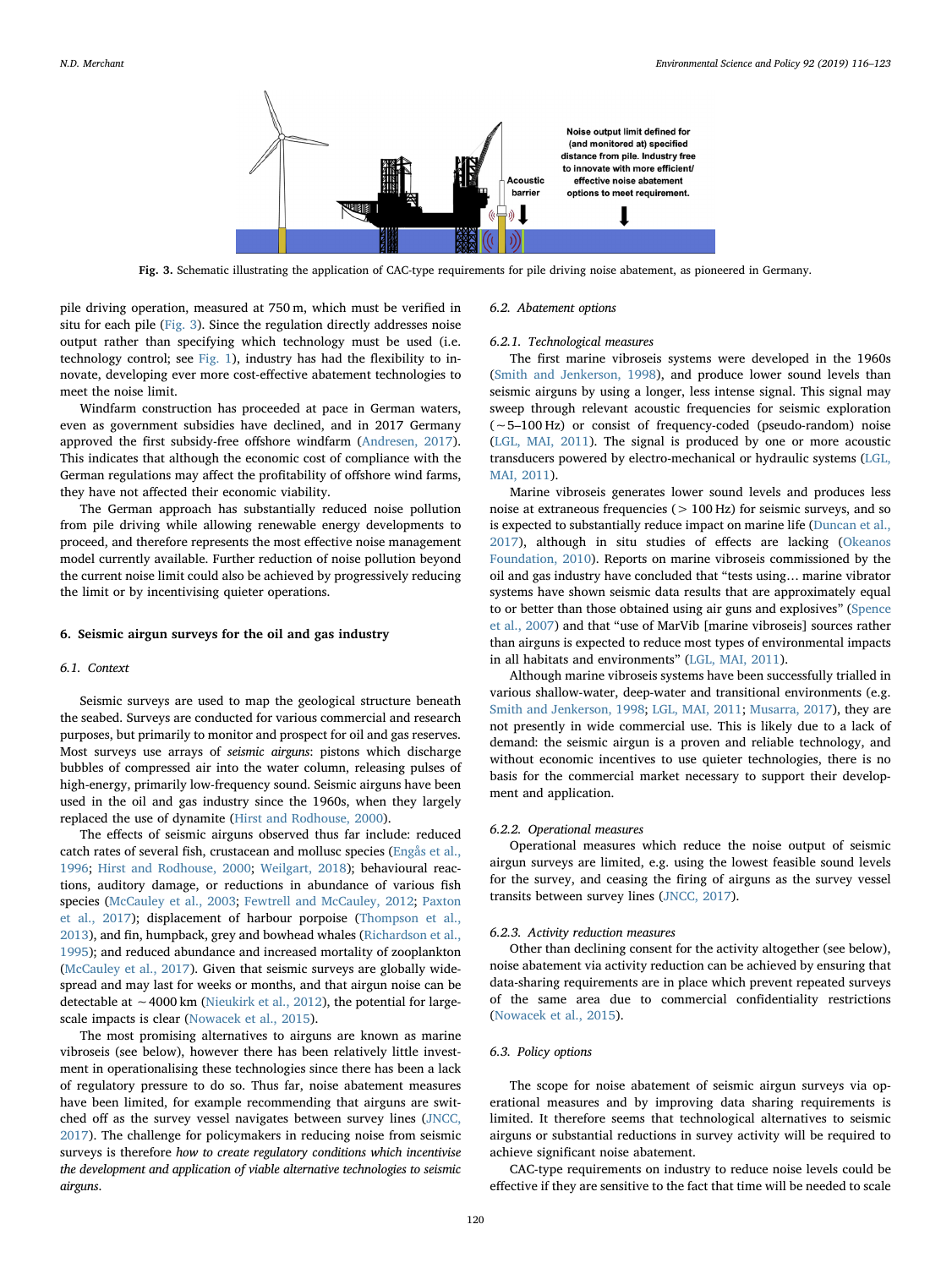<span id="page-5-6"></span>

Fig. 4. Proposed roadmap for achieving noise abatement in the seismic surveying industry.

up alternative technologies, since systems such as marine vibroseis are not currently operational at commercial scale. Regulators could follow the German pile-driving example (see Section [5\)](#page-3-0) and specify a maximum noise output for survey systems which would effectively prohibit high-power seismic airguns and require the use of alternative technologies. However, a time lag in enforcement would be needed to allow for technological development.

In these circumstances, an incentive-based approach may be more effective than CAC measures. Progressive levies on seismic surveys based on noise output could be used to incentivise quieter technologies ([Fig. 4](#page-5-6)). This would recognise the environmental costs of seismic surveys which are not currently accounted for economically (externalities), and would follow the polluter pays principle (PPP), which places the cost of environmental remediation on those who pollute the environment (as prescribed by, inter alia, the 1992 Rio Declaration and the European Union). The revenue raised by the levy could be invested by government to support the development of full-scale alternative technologies, and in situ studies of their effects on marine life. Such progressive levies would also encourage industry to innovate with quieter and more costeffective technologies. Similar approaches have been successful for other sources of marine environmental impact, for example the UK Aggregates Levy, which discouraged the extraction of primary marine aggregates for the construction industry and funded scientific research to improve management. Once quieter survey technologies have become operational, CAC-type (mandatory) requirements could then be enforced to ensure uptake across the industry, obliging operators to use the best available technology (BAT) in terms of minimal noise output ([Fig. 4\)](#page-5-6).

A final option for achieving noise abatement is to decline consent for survey activity. In the US, impacts of noise pollution on marine mammals were central to a decision by the Bureau of Ocean Energy Management (under the Obama administration) to deny permits for oil and gas exploration using seismic surveys in the mid- and south-Atlantic coast ([BOEM, 2017\)](#page-5-7), a decision which has since been overturned by the Trump administration. In the longer term, the wider issue of climate change caused by fossil fuel combustion may lead to noise abatement indirectly, if policies designed to 'keep it in the ground' lead to a decline in exploration activity and correspondingly lower noise pollution.

### 7. Other noise sources

The three industries highlighted in the case studies above are major contributors to underwater noise pollution, however, there are many other anthropogenic noise sources which warrant more detailed consideration than is possible in this paper. These include smaller (e.g. fishing, recreational) vessels, military sonar, acoustic deterrent devices (ADDs), explosives, oceanographic surveys, and emerging issues such as decommissioning of oil and gas infrastructure and deep-sea mining.

### 8. Conclusions

The three case studies highlighted in this paper have identified viable paths forward for policymakers to progressively steer each industry toward less polluting technologies and ways of operating. By making judicious use of command-and-control and incentive-based measures, carefully designed policies can lead to effective noise abatement while avoiding unnecessary disruption, and can unleash the innovative potential of industry to overcome the remaining technological challenges.

As climate change and increasing human use of the oceans put growing strain on marine ecosystems, noise abatement presents a relatively tractable policy option to help reduce the cumulative burden of anthropogenic pressure on Earth's marine habitats.

### Acknowledgements

The proposals presented in this paper were informed by discussions at recent international meetings, including: the United Nations Openended Informal Consultative Process on Oceans and the Law of the Sea (theme: "Anthropogenic underwater noise"), New York, June 2018; DFO/Ocean Wise Southern Resident Killer Whale noise management workshop, Vancouver, May 2017, organised by Kathy Heise and Lance Barrett-Lennard; Oceanoise 2017, Barcelona, May 2017, organised by Michel André; Racket in the Oceans, Paris, May 2016, organised by Héloïse Berkowitz and Hervé Dumez; and various meetings of the OSPAR Intersessional Correspondence Group on Underwater Noise (which NDM co-chairs). Conversations with the following colleagues were especially valuable: Michelle Sanders, Mike Jenkerson, David Hedgeland, Orla Robinson, Sheila Thornton, Russell Leaper, Michael Jasny, Lindy Weilgart, Paul Thompson, and Leila Hatch. Thanks to Rebecca Faulkner for helpful comments on the manuscript. This work was supported by Cefas.

#### References

- <span id="page-5-5"></span>Andresen, T., 2017. Offshore Wind Farms Offer Subsidy-Free Power for First Time. Bloomberg. [https://www.bloomberg.com/news/articles/2017-04-13/germany-gets](https://www.bloomberg.com/news/articles/2017-04-13/germany-gets-bids-for-first-subsidy-free-offshore-wind-farms)bids-for-first-subsidy-free-off[shore-wind-farms](https://www.bloomberg.com/news/articles/2017-04-13/germany-gets-bids-for-first-subsidy-free-offshore-wind-farms).
- <span id="page-5-1"></span>Andrew, R.K., Howe, B.M., Mercer, J.A., Dzieciuch, M.A., 2002. Ocean ambient sound: comparing the 1960s with the 1990s for a receiver off the California coast. Acoust. Res. Lett. Online 3, 65. [https://doi.org/10.1121/1.1461915.](https://doi.org/10.1121/1.1461915)
- <span id="page-5-4"></span>[Bellmann, M.A., 2014. Overview of existing noise mitigation systems for reducing pile](http://refhub.elsevier.com/S1462-9011(18)31074-8/sbref0015)[driving noise. Proceedings of Internoise 2014.](http://refhub.elsevier.com/S1462-9011(18)31074-8/sbref0015)
- <span id="page-5-2"></span>BNEF, 2017. 2H 2017 Offshore Wind Market Outlook. Bloomberg New Energy Finance, NY, USA. [https://about.bnef.com/blog/global-o](https://about.bnef.com/blog/global-offshore-wind-market-set-to-grow-sixfold-by-2030/)ffshore-wind-market-set-to-growsixfold-by-2030/
- <span id="page-5-7"></span>BOEM, 2017. BOEM Denies Atlantic Seismic G&G Permits. 6 Jan 2017. https//www. boem.gov/press01062017.
- <span id="page-5-3"></span>Casper, B.M., Smith, M.E., Halvorsen, M.B., Sun, H., Carlson, T.J., Popper, A.N., 2013. Effects of exposure to pile driving sounds on fish inner ear tissues. Comp. Biochem. Physiol. A Mol. Integr. Physiol. 166, 352–360. [https://doi.org/10.1016/j.cbpa.2013.](https://doi.org/10.1016/j.cbpa.2013.07.008) [07.008](https://doi.org/10.1016/j.cbpa.2013.07.008).
- <span id="page-5-0"></span>Cole, D.H., Grossman, P.Z., 1999. When is command-and-control efficient? institutions, technology, and the comparative efficiency of alternative regulatory regimes for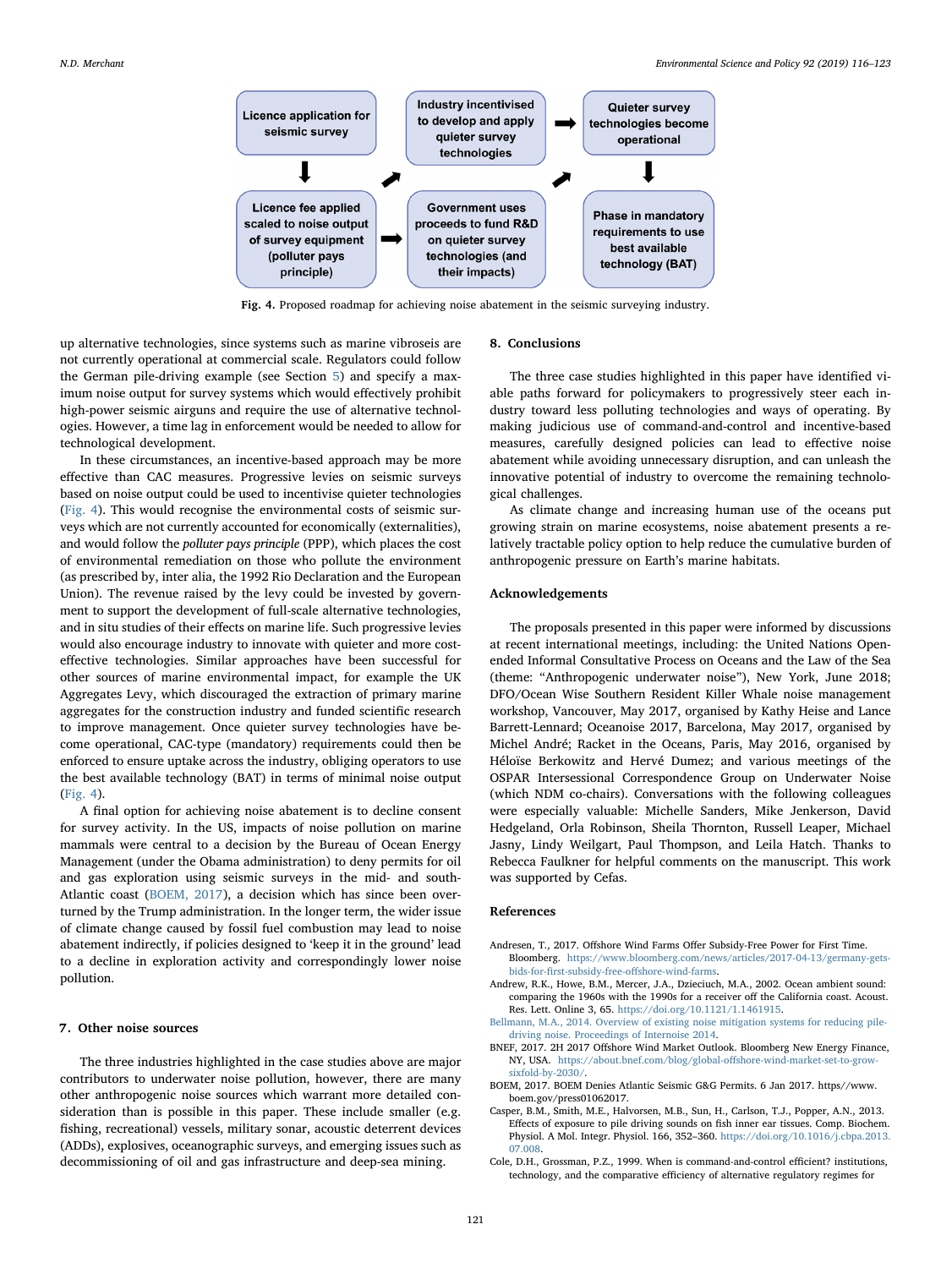environmental protection. Wis. L. Rev. 5, 887–938. [https://doi.org/10.1525/sp.](https://doi.org/10.1525/sp.2007.54.1.23) [2007.54.1.23](https://doi.org/10.1525/sp.2007.54.1.23).

- <span id="page-6-34"></span>Dähne, M., Gilles, A., Lucke, K., Peschko, V., Adler, S., Krügel, K., Sundermeyer, J., Siebert, U., 2013. Effects of pile-driving on harbour porpoises (Phocoena phocoena) at the first offshore wind farm in Germany. Environ. Res. Lett. 8, 025002. [https://doi.](https://doi.org/10.1088/1748-9326/8/2/025002) [org/10.1088/1748-9326/8/2/025002](https://doi.org/10.1088/1748-9326/8/2/025002).
- <span id="page-6-39"></span>Dähne, M., Tougaard, J., Carstensen, J., Rose, A., Nabe-Nielsen, J., 2017. Bubble curtains attenuate noise from offshore wind farm construction and reduce temporary habitat loss for harbour porpoises. Mar. Ecol. Prog. Ser. 580, 221–237. [https://doi.org/10.](https://doi.org/10.3354/meps12257) [3354/meps12257.](https://doi.org/10.3354/meps12257)
- <span id="page-6-35"></span>Debusschere, E., Hostens, K., Adriaens, D., Ampe, B., Botteldooren, D., De Boeck, G., De Muynck, A., Sinha, A.K., Vandendriessche, S., Van Hoorebeke, L., Vincx, M., Degraer, S., 2016. Acoustic stress responses in juvenile sea bass Dicentrarchus labrax induced by offshore pile driving. Environ. Pollut. 208, 747–757. [https://doi.org/10.1016/j.](https://doi.org/10.1016/j.envpol.2015.10.055) [envpol.2015.10.055](https://doi.org/10.1016/j.envpol.2015.10.055).
- <span id="page-6-0"></span>Di Iorio, L., Clark, C.W., 2010. Exposure to seismic survey alters blue whale acoustic communication. Biol. Lett. 6, 51–54. [https://doi.org/10.1098/rsbl.2009.0651.](https://doi.org/10.1098/rsbl.2009.0651)
- <span id="page-6-51"></span>Duncan, A.J., Weilgart, L.S., Leaper, R., Jasny, M., Livermore, S., 2017. A modelling comparison between received sound levels produced by a marine Vibroseis array and those from an airgun array for some typical seismic survey scenarios. Mar. Pollut. Bull. [https://doi.org/10.1016/j.marpolbul.2017.04.001.](https://doi.org/10.1016/j.marpolbul.2017.04.001)
- <span id="page-6-3"></span>Engås, A., Løkkeborg, S., Ona, E., Soldal, A.V., 1996. Effects of seismic shooting on local abundance and catch rates of cod (Gadus morhua) and haddock (Melanogrammus aeglefinus). Can. J. Fish. Aquat. Sci. 53, 2238–2249. [https://doi.org/10.1139/f96-](https://doi.org/10.1139/f96-177) [177](https://doi.org/10.1139/f96-177).
- <span id="page-6-32"></span>European Commission, 2009. Directive 2009/28/EC of the European Parliament and of the Council of 23 April 2009, on the promotion of the use of energy from renewable sources (Renewable Energy Directive). Off. J. Eur. Union 140, 16–62. [https://doi.](https://doi.org/10.3000/17252555.L_2009.140.eng) [org/10.3000/17252555.L\\_2009.140.eng](https://doi.org/10.3000/17252555.L_2009.140.eng).
- <span id="page-6-7"></span>[European Commission, 2008. Directive 2008/56/EC of the European Parliament and of](http://refhub.elsevier.com/S1462-9011(18)31074-8/sbref0075) [the Council of 17 June 2008, establishing a framework for community action in the](http://refhub.elsevier.com/S1462-9011(18)31074-8/sbref0075) fi[eld of marine environmental policy \(Marine Strategy Framework Directive\). O](http://refhub.elsevier.com/S1462-9011(18)31074-8/sbref0075)ff. J. [Eur. Union L 164, 19](http://refhub.elsevier.com/S1462-9011(18)31074-8/sbref0075)–40.
- <span id="page-6-13"></span>European Union, 2010. Consolidated versions of the Treaty on European Union and the Treaty on the Functioning of the European Union. Off. J. Eur. Union 53, 13. [https://](https://doi.org/10.2860/58644) doi.org/10.2860/58644. [C83 of 30 March 2010, article 3](https://doi.org/10.2860/58644).
- <span id="page-6-16"></span>Faulkner, R.C., Farcas, A., Merchant, N.D., 2018. Guiding principles for assessing the impact of underwater noise. J. Appl. Ecol. 55, 2531–2536. [https://doi.org/10.1111/](https://doi.org/10.1111/1365-2664.13161) [1365-2664.13161](https://doi.org/10.1111/1365-2664.13161).
- <span id="page-6-43"></span>Fewtrell, J.L., McCauley, R.D., 2012. Impact of air gun noise on the behaviour of marine fish and squid. Mar. Pollut. Bull. 64, 984–993. [https://doi.org/10.1016/j.marpolbul.](https://doi.org/10.1016/j.marpolbul.2012.02.009) [2012.02.009](https://doi.org/10.1016/j.marpolbul.2012.02.009).
- <span id="page-6-38"></span>Fistuca, 2018. BLUE Piling Technology [WWW Document]. URL (Accessed 31 August 18). https://fi[stuca.com/blue-piling-technology/technology/.](https://fistuca.com/blue-piling-technology/technology/)
- <span id="page-6-20"></span>Frisk, G.V., 2012. Noiseonomics: the relationship between ambient noise levels in the sea and global economic trends. Sci. Rep. 2, 2–5. <https://doi.org/10.1038/srep00437>.
- <span id="page-6-25"></span>[Gassmann, M., Kindberg, L.B., Wiggins, S.M., Hildebrand, J.A., 2017. Underwater Noise](http://refhub.elsevier.com/S1462-9011(18)31074-8/sbref0105) Comparison of Pre- and Post-Retrofi[tted MAERSK G-class Container Vessels. Marine](http://refhub.elsevier.com/S1462-9011(18)31074-8/sbref0105) [Physical Laboratory, Scripps Institution of Oceanography, CA, USA](http://refhub.elsevier.com/S1462-9011(18)31074-8/sbref0105).
- <span id="page-6-36"></span>GWEC, 2018. Global Wind 2017 Report. Global Wind Energy Council. [http://gwec.net/](http://gwec.net/wp-content/uploads/2018/04/offshore.pdf) [wp-content/uploads/2018/04/o](http://gwec.net/wp-content/uploads/2018/04/offshore.pdf)ffshore.pdf.
- <span id="page-6-5"></span>Hatch, L.T., Wahle, C.M., Gedamke, J., Harrison, J., Laws, B., Moore, S.E., Stadler, J.H., Van Parijs, S.M., 2016. Can you hear me here? Managing acoustic habitat in US waters. Endanger. Species Res. 30, 171–186. [https://doi.org/10.3354/esr00722.](https://doi.org/10.3354/esr00722)
- <span id="page-6-28"></span>Heise, K.A., Barrett-Lennard, L.G., Chapman, N.R., Dakin, D.T., Erbe, C., Hannay, D.E., Merchant, N.D., Pilkington, J.S., Thornton, S.J., Tollit, D.J., Vagle, S., Veirs, V.R., Vergara, V., Wood, J.D., Wright, B.M., Yurk, H., 2017. Proposed Metrics for the Management of Underwater Noise for Southern Resident Killer Whales. Coastal Ocean Report Series (2), Ocean Wise, Vancouver. [https://doi.org/10.25317/](https://doi.org/10.25317/CORI20172) [CORI20172](https://doi.org/10.25317/CORI20172).
- <span id="page-6-41"></span>Hirst, A.G., Rodhouse, P.G., 2000. Impacts of geophysical seismic surveying on fishing success. Rev. Fish Biol. Fish. <https://doi.org/10.1023/A:1008987014736>.
- <span id="page-6-8"></span>[IMO, 2014. Guidelines for the Reduction of Underwater Noise From Commercial Shipping](http://refhub.elsevier.com/S1462-9011(18)31074-8/sbref0130) [to Address Adverse Impacts on Marine Life. International Maritime Organisation,](http://refhub.elsevier.com/S1462-9011(18)31074-8/sbref0130) [London, UK IMO MEPC.1/Circ.833](http://refhub.elsevier.com/S1462-9011(18)31074-8/sbref0130).
- <span id="page-6-31"></span>[ISO, 2016. ISO 17208-1:2016. Underwater Acoustics](http://refhub.elsevier.com/S1462-9011(18)31074-8/sbref0135) – Quantities and Procedures for [Description and Measurement of Underwater Sound From Ships](http://refhub.elsevier.com/S1462-9011(18)31074-8/sbref0135) – Part 1: [Requirements for Precision Measurements in Deep Water Used for Comparison](http://refhub.elsevier.com/S1462-9011(18)31074-8/sbref0135) [Purposes.](http://refhub.elsevier.com/S1462-9011(18)31074-8/sbref0135)
- <span id="page-6-15"></span>[JNCC, 2017. JNCC Guidelines for Minimising the Risk of Injury to Marine Mammals From](http://refhub.elsevier.com/S1462-9011(18)31074-8/sbref0140) [Geophysical Surveys.](http://refhub.elsevier.com/S1462-9011(18)31074-8/sbref0140)
- <span id="page-6-21"></span>Kaplan, M.B., Solomon, S., 2016. A coming boom in commercial shipping? The potential for rapid growth of noise from commercial ships by 2030. Mar. Policy 73, 119–121. [https://doi.org/10.1016/j.marpol.2016.07.024.](https://doi.org/10.1016/j.marpol.2016.07.024)
- <span id="page-6-29"></span>Leaper, R.C., Renilson, M.R., 2012. A review of practical methods for reducing underwater noise pollution from large commercial vessels. Trans. R. Inst. Nav. Archit. Part A Int. J. Marit. Eng. 154, A79–A88. [https://doi.org/10.3940/rina.ijme.2012.a2.227.](https://doi.org/10.3940/rina.ijme.2012.a2.227)
- <span id="page-6-50"></span>LGL, MAI, 2011. Environmental Assessment of Marine Vibroseis. LGL Rep. TA4604-1; JIP Contract 22 07-12. Report prepared for the Joint Industry Programme on E&P Sound and Marine Life by LGL Ltd. and Marine Acoustics Inc.. [http://www.marineacoustics.](http://www.marineacoustics.com/pdf/EnvironmentalAssessmentOfMarineVibroseis.pdf) [com/pdf/EnvironmentalAssessmentOfMarineVibroseis.pdf](http://www.marineacoustics.com/pdf/EnvironmentalAssessmentOfMarineVibroseis.pdf).
- <span id="page-6-14"></span>Lotze, H.K., Guest, H., O'Leary, J., Tuda, A., Wallace, D., 2018. Public perceptions of marine threats and protection from around the world. Ocean Coast. Manag. 152, 14–22. [https://doi.org/10.1016/j.ocecoaman.2017.11.004.](https://doi.org/10.1016/j.ocecoaman.2017.11.004)
- <span id="page-6-1"></span>[McCauley, R.D., Day, R.D., Swadling, K.M., Fitzgibbon, Q.P., Watson, R.A., Semmens,](http://refhub.elsevier.com/S1462-9011(18)31074-8/sbref0165) [J.M., 2017. Widely used marine seismic survey air gun operations negatively impact](http://refhub.elsevier.com/S1462-9011(18)31074-8/sbref0165)

[zooplankton. Nat. Ecol. Evol. 1, 195.](http://refhub.elsevier.com/S1462-9011(18)31074-8/sbref0165)

- <span id="page-6-42"></span>McCauley, R.D., Fewtrell, J., Popper, A.N., 2003. High intensity anthropogenic sound damages fish ears. J. Acoust. Soc. Am. 113, 638–642. [https://doi.org/10.1121/1.](https://doi.org/10.1121/1.1527962) [1527962.](https://doi.org/10.1121/1.1527962)
- <span id="page-6-26"></span>McKenna, M.F., Wiggins, S.M., Hildebrand, Ja., 2013. Relationship between container ship underwater noise levels and ship design, operational and oceanographic conditions. Sci. Rep. 3, 1–10. <https://doi.org/10.1038/srep01760>.
- <span id="page-6-6"></span>Merchant, N.D., Brookes, K.L., Faulkner, R.C., Bicknell, A.W.J., Godley, B.J., Witt, M.J., 2016. Underwater noise levels in UK waters. Sci. Rep. 6, 36942. [https://doi.org/10.](https://doi.org/10.1038/srep36942) [1038/srep36942.](https://doi.org/10.1038/srep36942)
- <span id="page-6-18"></span>Merchant, N.D., Faulkner, R.C., Martinez, R., 2018. Marine noise budgets in practice. Conserv. Lett. 11, 1–8. [https://doi.org/10.1111/conl.12420.](https://doi.org/10.1111/conl.12420)
- <span id="page-6-54"></span>Musarra, S.P., 2017. Houston company acquires data using marine vibroseis. Offshore Mag. 77 (6). https//www.off[shore-mag.com/articles/print/volume-77/issue-6/](arxiv:/https//www.offshore-mag.com/articles/print/volume-77/issue-6/geology-geophysics/houston-company-acquires-data-using-marine-vibroseis.html) [geology-geophysics/houston-company-acquires-data-using-marine-vibroseis.html](arxiv:/https//www.offshore-mag.com/articles/print/volume-77/issue-6/geology-geophysics/houston-company-acquires-data-using-marine-vibroseis.html).
- <span id="page-6-47"></span>Nieukirk, S.L., Mellinger, D.K., Moore, S.E., Klinck, K., Dziak, R.P., Goslin, J., 2012. Sounds from airguns and fin whales recorded in the mid-Atlantic Ocean, 1999–2009. J. Acoust. Soc. Am. 131, 1102–1112. [https://doi.org/10.1121/1.3672648.](https://doi.org/10.1121/1.3672648)
- <span id="page-6-48"></span>Nowacek, D.P., Clark, C.W., Mann, D., Miller, P.J.O., Rosenbaum, H.C., Golden, J.S., Jasny, M., Kraska, J., Southall, B.L., 2015. Marine seismic surveys and ocean noise: time for coordinated and prudent planning. Front. Ecol. Environ. 13, 378–386. [https://doi.org/10.1890/130286.](https://doi.org/10.1890/130286)
- <span id="page-6-52"></span>[Okeanos Foundation, 2010. Report of the Workshop on Alternative Technologies to](http://refhub.elsevier.com/S1462-9011(18)31074-8/sbref0205) [Seismic Airgun Surveys for Oil and Gas Exploration and Their Potential for Reducing](http://refhub.elsevier.com/S1462-9011(18)31074-8/sbref0205) [Impacts on Marine Mammals. Okeanos Foundation for the Sea. Darmstadt, Germany,](http://refhub.elsevier.com/S1462-9011(18)31074-8/sbref0205) [Monterey, CA, USA 31 August-1 Sept. 2009.](http://refhub.elsevier.com/S1462-9011(18)31074-8/sbref0205)
- <span id="page-6-9"></span>OSPAR, 2017. Intermediate Assessment 2017: Impulsive Noise [WWW Document]. URL. . [https://oap.ospar.org/en/ospar-assessments/intermediate-assessment-2017/](https://oap.ospar.org/en/ospar-assessments/intermediate-assessment-2017/pressures-human-activities/distribution-reported-impulsive-sounds-sea/) [pressures-human-activities/distribution-reported-impulsive-sounds-sea/.](https://oap.ospar.org/en/ospar-assessments/intermediate-assessment-2017/pressures-human-activities/distribution-reported-impulsive-sounds-sea/)
- <span id="page-6-33"></span>[Pangerc, T., Theobald, P.D., Wang, L.S., Robinson, S.P., Lepper, P.A., 2016. Measurement](http://refhub.elsevier.com/S1462-9011(18)31074-8/sbref0215) [and characterisation of radiated underwater sound from a 3.6 MW monopile wind](http://refhub.elsevier.com/S1462-9011(18)31074-8/sbref0215) [turbine. J. Acoust. Soc. Am. 140, 2913](http://refhub.elsevier.com/S1462-9011(18)31074-8/sbref0215)–2922.
- <span id="page-6-2"></span>Parks, S.E., Clark, C.W., Tyack, P.L., 2007. Short- and long-term changes in right whale calling behavior: the potential effects of noise on acoustic communication. J. Acoust. Soc. Am. 122, 3725–3731. [https://doi.org/10.1121/1.2799904.](https://doi.org/10.1121/1.2799904)
- <span id="page-6-44"></span>Paxton, A.B., Taylor, J.C., Nowacek, D.P., Dale, J., Cole, E., Voss, C.M., Peterson, C.H., 2017. Seismic survey noise disrupted fish use of a temperate reef. Mar. Policy 78, 68–73. <https://doi.org/10.1016/j.marpol.2016.12.017>.
- <span id="page-6-17"></span>[Perman, R., Ma, Y., Common, M., Maddison, D., McGilvray, J., 2011. Natural Resource](http://refhub.elsevier.com/S1462-9011(18)31074-8/sbref0230) [and Environmental Economics, 4th ed. Pearson, UK.](http://refhub.elsevier.com/S1462-9011(18)31074-8/sbref0230)
- <span id="page-6-46"></span>[Richardson, W.J., Greene, C.R.J., Malme, C.I., Thomson, D.H., 1995. Marine Mammals](http://refhub.elsevier.com/S1462-9011(18)31074-8/sbref0235) [and Noise. Academic Press.](http://refhub.elsevier.com/S1462-9011(18)31074-8/sbref0235)
- <span id="page-6-22"></span>Rolland, R.M., Parks, S.E., Hunt, K.E., Castellote, M., Corkeron, P.J., Nowacek, D.P., Wasser, S.K., Kraus, S.D., 2012. Evidence that ship noise increases stress in right whales. Proc. R. Soc. B Biol. Sci. 27[9https://doi.org/10.1098/rspb.2011.2429.](https://doi.org/10.1098/rspb.2011.2429) [2363](https://doi.org/10.1098/rspb.2011.2429)–8.
- <span id="page-6-23"></span>Roth, E.H., Hildebrand, J.A., Wiggins, S.M., Ross, D., 2012. Underwater ambient noise on the Chukchi Sea continental slope from 2006–2009. J. Acoust. Soc. Am. 131, 104–110. <https://doi.org/10.1121/1.3664096>.
- <span id="page-6-12"></span>Slabbekoorn, H., Bouton, N., van Opzeeland, I., Coers, A., ten Cate, C., Popper, A.N., 2010. A noisy spring: the impact of globally rising underwater sound levels on fish. Trends Ecol. Evol. 25, 419–427. [https://doi.org/10.1016/j.tree.2010.04.005.](https://doi.org/10.1016/j.tree.2010.04.005)
- <span id="page-6-49"></span>[Smith, J.G., Jenkerson, M.R., 1998. Acquiring and processing marine vibrator data in the](http://refhub.elsevier.com/S1462-9011(18)31074-8/sbref0255) [transition zone. SEG Technical Program Expanded Abstracts 1998. Society of](http://refhub.elsevier.com/S1462-9011(18)31074-8/sbref0255) [Exploration Geophysicists. pp. 136](http://refhub.elsevier.com/S1462-9011(18)31074-8/sbref0255)–139.

<span id="page-6-30"></span>[Smith, M.J.T., 2004. Aircraft Noise. Cambridge University Press.](http://refhub.elsevier.com/S1462-9011(18)31074-8/sbref0260)

- <span id="page-6-4"></span>[Solan, M., Hauton, C., Godbold, J.A., Wood, C.L., Leighton, T.G., White, P., 2016.](http://refhub.elsevier.com/S1462-9011(18)31074-8/sbref0265) [Anthropogenic sources of underwater sound can modify how sediment-dwelling in](http://refhub.elsevier.com/S1462-9011(18)31074-8/sbref0265)[vertebrates mediate ecosystem properties. Sci. Rep. 6, 20540](http://refhub.elsevier.com/S1462-9011(18)31074-8/sbref0265).
- <span id="page-6-53"></span>Spence, J., Fischer, R., Bahtiarian, M., Boroditsky, L., Jones, N., Dempsey, R., 2007. Review of Existing and Future Potential Treatments for Reducing Underwater Sound From Oil and Gas Industry Activities. Report prepared for the Joint Industry Programme on E&P Sound and Marine Life, NCE Report 07-001. . [https://www.](https://www.researchgate.net/publication/267196489_Review_of_Existing_and_Future_Potential_Treatments_for_Reducing_Underwater_Sound_from_Oil_and_Gas_Industry_Activities) [researchgate.net/publication/267196489\\_Review\\_of\\_Existing\\_and\\_Future\\_Potential\\_](https://www.researchgate.net/publication/267196489_Review_of_Existing_and_Future_Potential_Treatments_for_Reducing_Underwater_Sound_from_Oil_and_Gas_Industry_Activities) [Treatments\\_for\\_Reducing\\_Underwater\\_Sound\\_from\\_Oil\\_and\\_Gas\\_Industry\\_Activities.](https://www.researchgate.net/publication/267196489_Review_of_Existing_and_Future_Potential_Treatments_for_Reducing_Underwater_Sound_from_Oil_and_Gas_Industry_Activities)
- <span id="page-6-24"></span>Spence, J.H., Fischer, R.W., 2017. Requirements for reducing underwater noise from ships. IEEE J. Ocean. Eng. 42, 388–398. [https://doi.org/10.1109/JOE.2016.](https://doi.org/10.1109/JOE.2016.2578198) [2578198.](https://doi.org/10.1109/JOE.2016.2578198)
- <span id="page-6-37"></span>Sun, X., Huang, D., Wu, G., 2012. The current state of offshore wind energy technology development. Energy. [https://doi.org/10.1016/j.energy.2012.02.054.](https://doi.org/10.1016/j.energy.2012.02.054)
- <span id="page-6-45"></span>Thompson, P.M., Brookes, K.L., Graham, I.M., Barton, T.R., Needham, K., Bradbury, G., Merchant, N.D., 2013. Short-term disturbance by a commercial two-dimensional seismic survey does not lead to long-term displacement of harbour porpoises. Proc. Biol. Sci. 280, 20132001. <https://doi.org/10.1098/rspb.2013.2001>.
- <span id="page-6-27"></span>[Trounce, K., 2018. Port of Vancouver ECHO Program. Understanding and managing](http://refhub.elsevier.com/S1462-9011(18)31074-8/sbref0290) [underwater noise: results from the Haro Strait vessel slowdown trial. Salish Sea](http://refhub.elsevier.com/S1462-9011(18)31074-8/sbref0290) [Ecosystem Conference, 4](http://refhub.elsevier.com/S1462-9011(18)31074-8/sbref0290)–6 April 2018.
- <span id="page-6-11"></span>Tyack, P.L., 2008. Implications for marine mammals of large-scale changes in the marine acoustic environment. J. Mammal. 89, 549–558. [https://doi.org/10.2307/25145132.](https://doi.org/10.2307/25145132) [Umweltbundesamt, 2011. Empfehlung von Lärmschutzwerten bei der Errichtung von](http://refhub.elsevier.com/S1462-9011(18)31074-8/sbref0300)
- <span id="page-6-40"></span>Off[shore-Windenergieanlagen \(OWEA\). Umweltbundesamt, Dessau, Germany](http://refhub.elsevier.com/S1462-9011(18)31074-8/sbref0300).
- <span id="page-6-10"></span>[UN, 2018. Nineteenth Meeting of the United Nations Open-Ended Informal Consultative](http://refhub.elsevier.com/S1462-9011(18)31074-8/sbref0305) [Process on Oceans and the Law of the Sea: Anthropogenic Underwater Noise. 18-22](http://refhub.elsevier.com/S1462-9011(18)31074-8/sbref0305) [June 2018, New York.](http://refhub.elsevier.com/S1462-9011(18)31074-8/sbref0305)
- <span id="page-6-19"></span>UNCTAD, 2017. Review of Maritime transport 2017. United Nations Conference On Trade and Development. United Nations, Geneva, Switzerland. [http://unctad.org/en/](http://unctad.org/en/PublicationsLibrary/rmt2017_en.pdf)